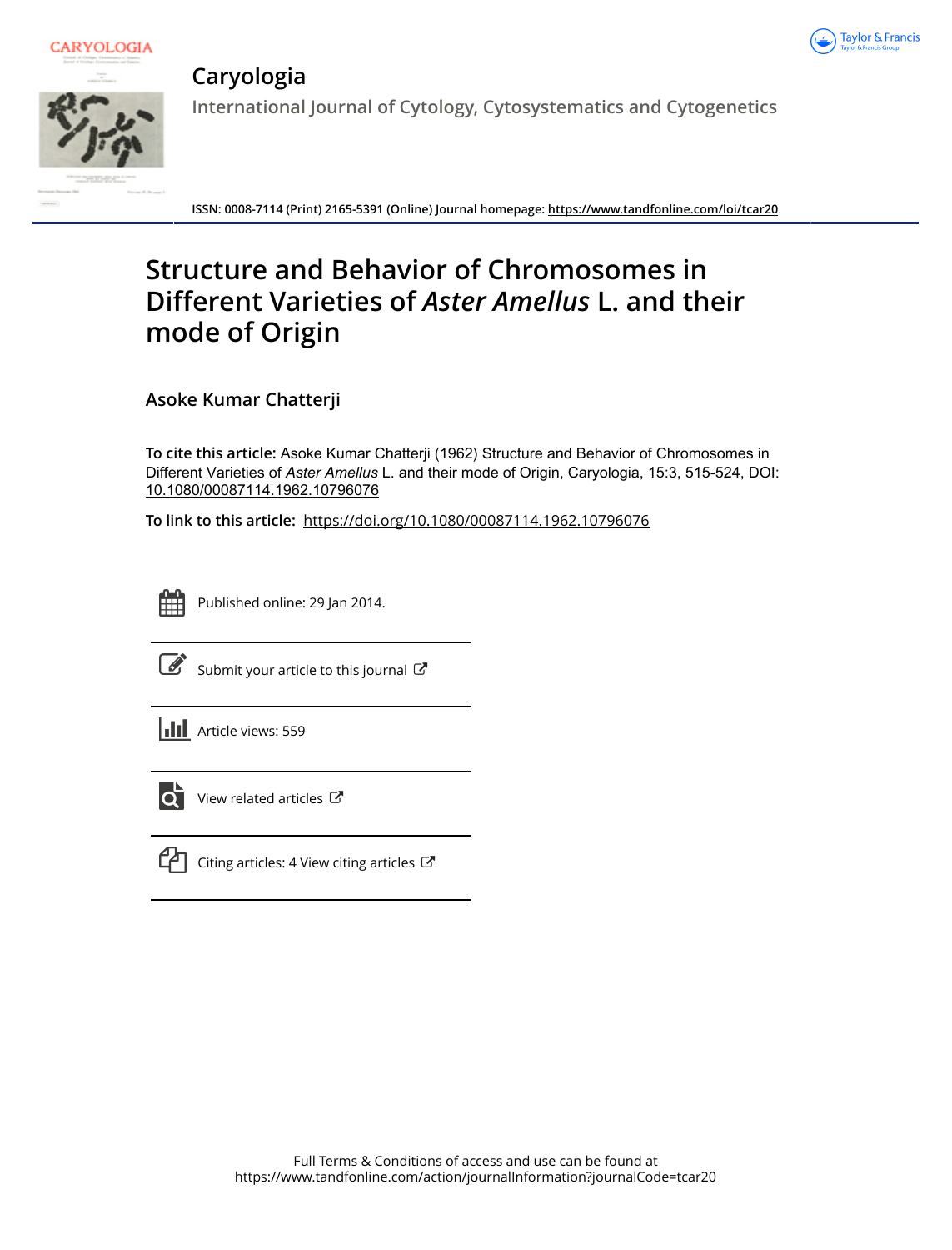## **STRUCTURE AND BEHAVIOR OF CHROMOSOMES IN DIFFERENT VARIETIES OF** *ASTER AMELLUS* **L. AND THEIR MODE OF ORIGIN**

## ASOKE KUMAR CHATTERJI

Cytogenetics Laboratory, Department of Botany, Calcutta University, Calcutta-19, India

*Received:* 301h *May 1962* 

### **INTRODUCTION**

The species of the genus *Aster* L. occur both in the tropic and temperate parts of the world. Many of them are cultivated as ornamentals, specially for their attractive flowers. *A. arnellus* L. is cultivated in the plains of India during the winter season.

An analysis of the literature on their cytology shows that the species of *Aster* can be classed into three distinct categories with  $x = 5$ , 8 and 9 chromosomes respectively *(vide* DARLINGTON and WYLIE 1955). Majority of the species studied so far belong to the class showing  $x = 9$  chromosomes. One species, viz. *A. adscendens* (J. CLAUSEN *et al.* 1940) has uptil now been found to have  $x = 8$ chromosomes, whereas the rest are characterized by chromosome number  $x = 5$ . Both polyploid and aneuploid forms have been found in the species of *Aster*  as well. It is apparent from the literature, therefore, that numerical differences of chromosomes have played at least some role in the differentiation of broad taxonomic unit under this genus.

*A. arnellus,* which is cultivated as garden plants in the plains of India, is characterized by  $2n = 18$  chromosomes. Garden forms having high aneuploid numbers such as 66, 76 have been reported in *A. amellus* (ANNEN 1945). Inspite of the fact that a large number of garden forms of *A. arnellus* are in existence only two such high aneuploids, other than diploids, has so far been reported. It is therefore evident that numerical differences have played no significant role in the evolution of garden forms of this species.

In recent years, considerable works have been done indicating the importance of structural alterations of chromosomes in the evolution of the strains of the same species (Bose 1956, BHADURI and GHOSH 1954, SHARMA 1956, and *vide* SHARMA and SHARMA 1959). Several cases have been reported where each strain can be identified on the basis of its chromosome characteristics. The importance of structural alterations can be studied specially in cases where the varieties are characterized by a common chromosome number. In view of this, varieties of *A. amellus* provide good material for such study. In addition to having common chromosome number in all its varieties, an added advantage is the low number

515] **[Caryologia, Vol.** 15, **n. 3, 1962**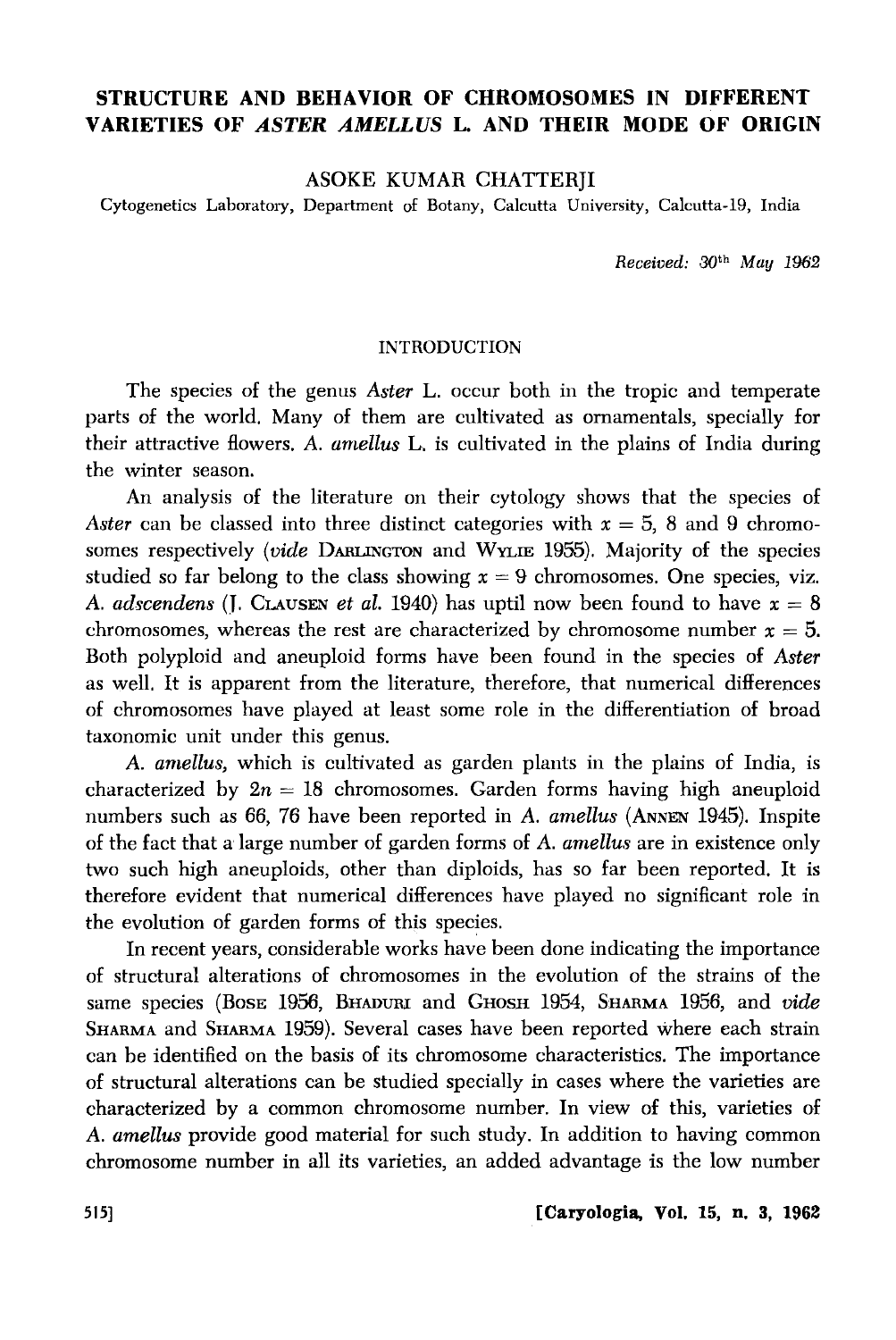#### 516 CHATTERJI

and long size of chromosomes. Taking all these facts into account, the present work on six varieties of *A. amellus* has been under-taken to work out the role of structural alteration, if any, of chromosomes in the evolution of its garden forms.

### MATERIALS AND METHODS

*Materials.* - Six different horticultural varieties of *Aster* were studied during the present investigation. The varieties differ from each other in the coloration of flowers. They are:

- i) *Aster amellus* L. var. with white flowers.
- ii) A. *amellus* L. var. with dark blue flowers.
- iii) *A. amellus* L. var. with mauve flowers.
- iv) A. *amellus* L. var. with blue flowers.
- v) A. *amellus* L. var. with lavender flowers.
- vi) *A. amellus* L. var. with pink flowers.

The seeds of all the varieties were obtained from Sutton and Sons, Calcutta.

For root tips, the seeds were sown in earthenware pots in a mixture of loose sand, manure and clay, and for flowers a duplicate set was planted in the experimental plot. The plants flowered in winter.

*Methods.* - Somatic chromosomal studies were made from temporary squashes as greater clarification of karyotype was noted than with permanent preparations. Of the different pretreating chemicals tried, saturated solution of Aesculin for two hours at temperature of 14°-16° C gave the best result (SHARMA and SARKAR 1955). The root tips were then heated in a mixture of  $2\%$  aceto-orcein and (N)HCl (9:1) for a few seconds and kept in the stain for an hour. They were then squashed in 1% aceta-orcein solution. The slides were sealed and observed under the microscope.

For the study of meiotic chromosomes, flower buds were both smeared in 1% aceta-carmine for temporary preparations and fixed in Navaschin's fluid A and B  $(1:1)$  after treatment in Carnov's fluid. Sections were cut at a thickness of 14  $\mu$  and stained following the normal schedule of Newton's crystal violet.

Figures were drawn at a table magnification of approximately  $\times$  1900 using compensating eye-piece of  $\times$  12,5 and a 1.3 apochromatic objective with a condenser of 1.3 N.A.

The chromosomes with secondary constrictions have been drawn in outline in the drawings.

#### OBSERVATIONS

All the six different varieties cytologically examined reveal constant chromosome number, being  $2n = 18$ . In general, the chromosomes are medium to short in size. There is a good deal of similarity in the morphology of the chromo-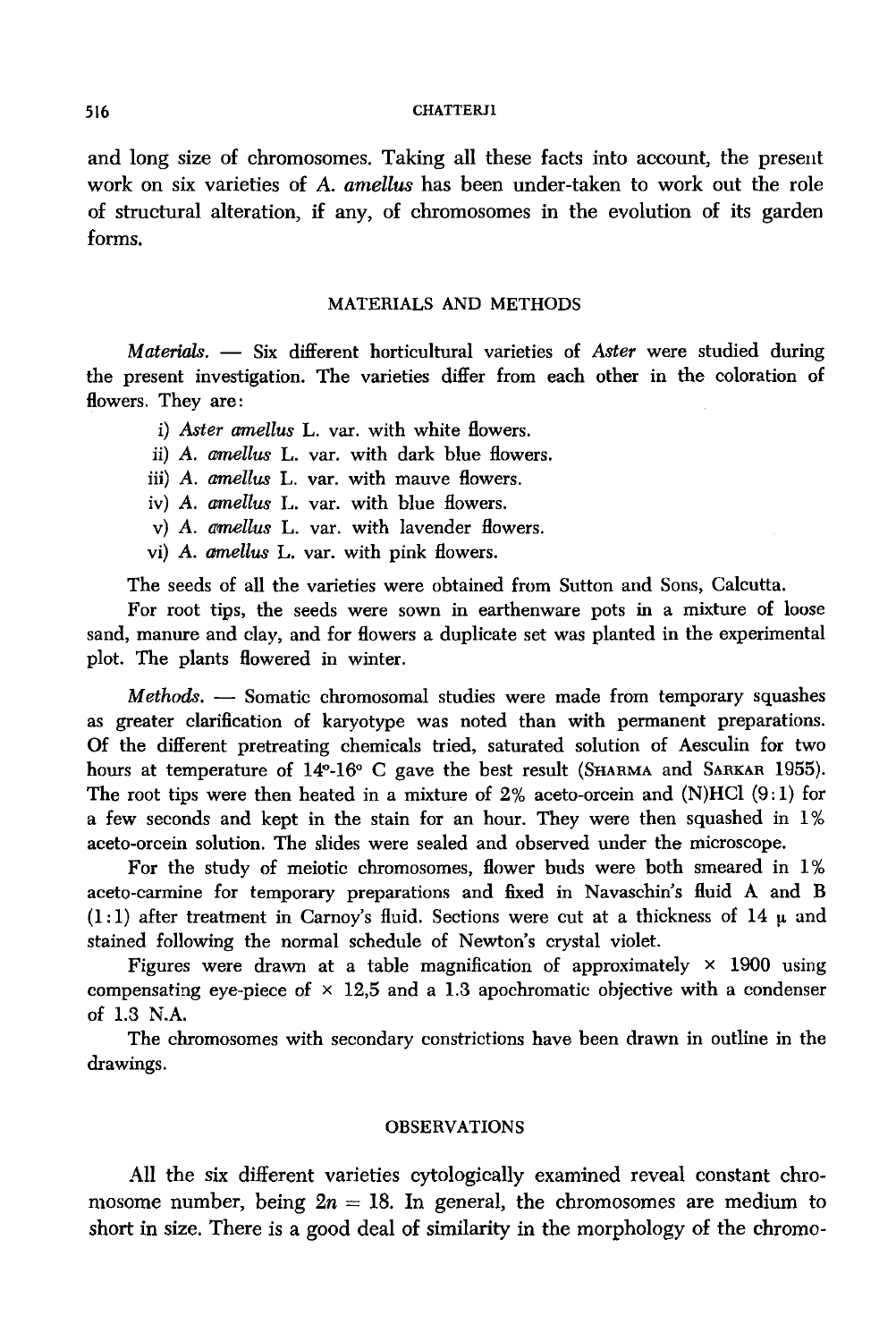somes between the different varieties although they may differ in their minute details of the karyotype. Somatic chromosomes have been studied in all the varieties excepting the « mauve » one, where the number has been determined only from the meiotic counts. Meiosis has also been studied in three other varieties. The number of chromosomes with secondary constrictions varies from two to four. The largest pair of chromosomes are always characterized by secondary constrictions, confirming HuziWARA's (1957) observation on Japanese Asters. Nuclei showing variant chromosome numbers have not been observed.

The description of the principal morphologically distinguished types is given below:

- *Type A -* Comparatively long chromosomes, longest in the set, each provided with two constrictions, primary and secondary. One is nearly median to median in position and the other subterminal on the distal end of one arm.
- *Type B*  Comparatively long to medium sized chromosomes having median to nearly median primary constrictions.
- *Type C*  Comparatively long chromosomes, each having a nearly subterminal primary constriction and a satellite at the distal end of the long arm.
- *Type D*  Medium-sized chromosomes with nearly submedian to submedian primary constrictions.
- *Type E*  Comparatively medium-sized chromosomes each having two constrictions, primary and secondary, one median in position and the other subterminal at the distal end of one arm.
- *Type F*  Comparatively short chromosomes with submedian to nearly submedian primary constrictions.
- *Type* G Short chromosomes with median to nearly median primary constrictions.
- 1. *"Aster amellus* » *var. with white flowers*   $(2n = 18 = A<sub>2</sub> + B<sub>6</sub> + D<sub>2</sub> + F<sub>6</sub> + G<sub>2</sub>)$

The normal somatic set of the variety shows eighteen chromosomes (Fig. 1). Size difference is seen within the complement, ranging from  $2.5 \mu$  to  $4.8 \mu$ . The chromosomes are graded in size, one type merging into the other. The largest pair is satellited.

The karyotype includes one pair of A, three pairs of B, one pair of D, three pairs of F and a pair of G chromosomes (Fig. 1a).

During meiosis, nine clear bivalents are found 'both in diakinesis and metaphase I (Figs. 2, 3) respectively. Metaphase II also shows nine chromosomes in each pole (Fig. 4). Irregularities in division, including early separation and lagging (Figs. 5, 6), are also observed.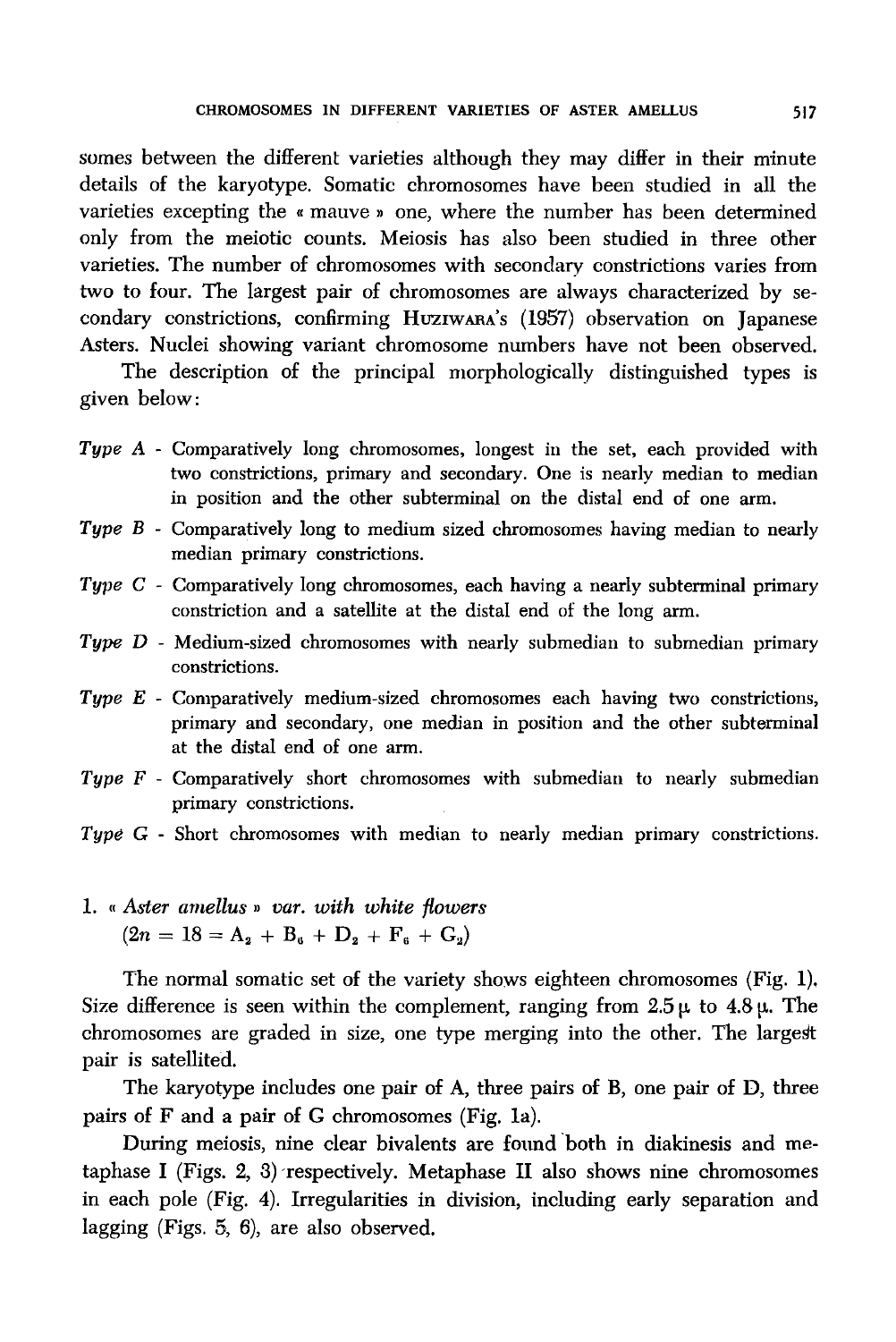

 $\frac{1}{4}$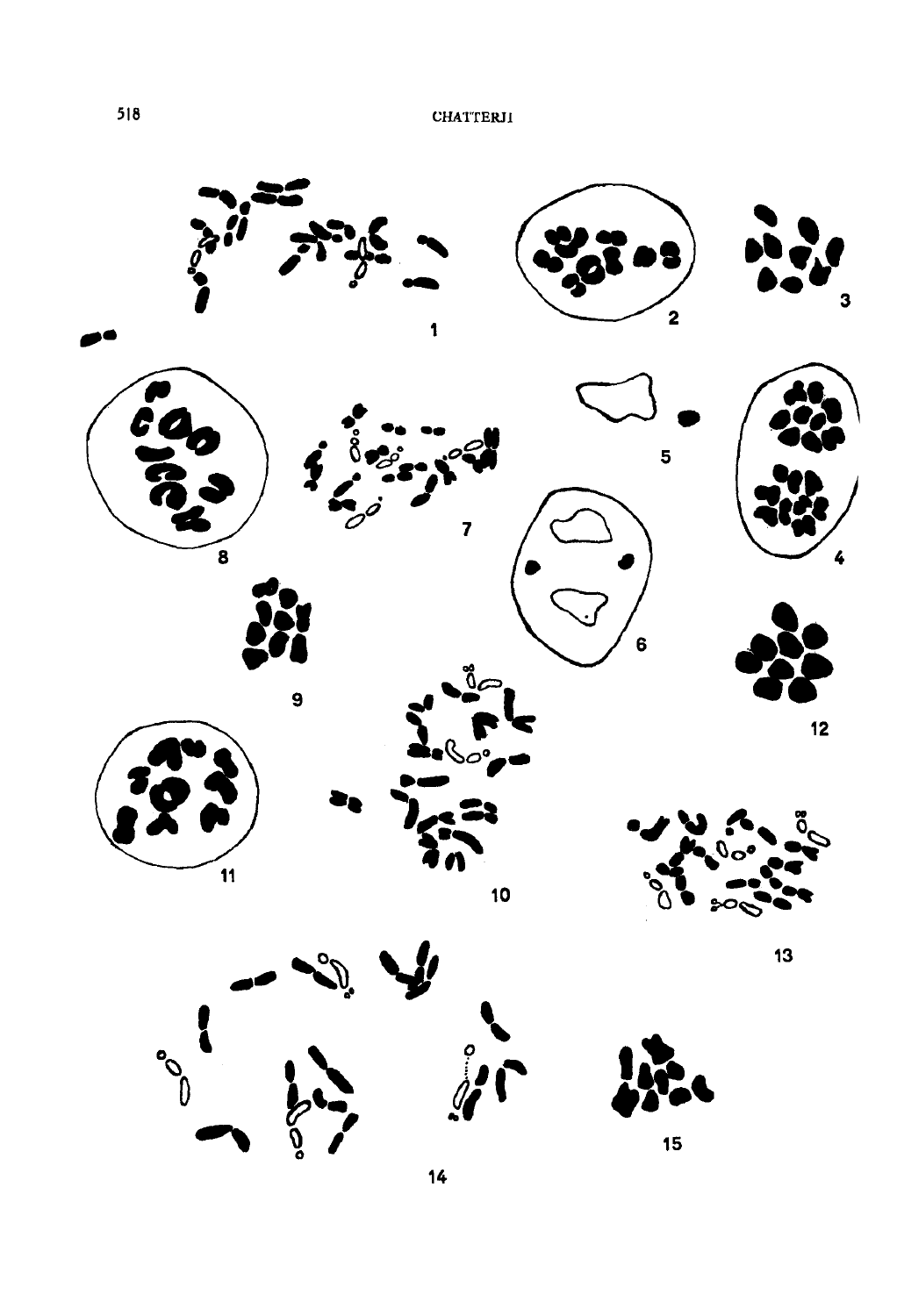2. " *Aster amellus* » *var. with dark blue flowers*   $(2n = 18 = A_2 + B_2 + E_3 + F_6 + G_4)$ 

Eighteen chromosomes are present in the normal somatic cells of this variety (Fig. 7).

Size difference is present, but not very marked. The chromosomes form a graded series, ranging from  $1.8 \mu$  to  $4.5 \mu$ . Secondary constrictions are present on two pairs of chromosomes.

The complement consists of one pair of A, a pair of B, one pair of E, four pairs of  $F$  and two pairs of  $G$  chromosomes (Fig. 7a).

## 3. " *Aster amellus* ,, *var. with mauve flowers*   $(n=9)$

The somatic studies in this variety could not be done, as the seeds brought from nursery did not germinate.

Meiotic studies reveal nine clear bivalents in both diakinesis and metaphase I (Figs. 8, 9).

4. « *Aster amellus* ,, *var. with blue flowers*   $(2n = 18 = A<sub>2</sub> + B<sub>6</sub> + D<sub>2</sub> + F<sub>6</sub> + G<sub>2</sub>)$ 

Eighteen chromosomes are found in the normal somatic cells (Fig. 10). Size difference though present is not very marked. The size varies from  $2.8 \mu$  to  $4.8 \mu$ . Only the largest pair of chromosomes bears secondary constrictions.

The detailed morphological studies show that there are one pair of A, three pairs of B, one pair of D, three pairs of F and a pair of G chromosomes (Fig. lOa).

In meiotic studies, nine clear bivalents are found both in diakinesis and metaphase I (Figs. 11, 12).

5. *"Aster amellus* » *var. with lavender flowers*   $(2n = 18 = A_2 + B_4 + D_2 + E_3 + F_4 + G_6)$ 

The normal somatic cells contain eighteen chromosomes (Fig. 13). The size

Figs. 1-6. - *Aster amellus* var. "white", showing 2n= 18 chromosomes (Fig. 1), diakinesis and metaphase I with 9 bivalents (Figs. 2, 3), metaphase II with 9 chromosomes (Fig. 4), early separation and lagging (Figs. 5, 6). Fig. 7.  $-$  A. amellus var. "dark blue", showing  $2n=18$  chromosomes. Figs. 8, 9. - A. amellus var. "mauve", showing 9 bivalents in diakinesis and metaphase I respectively. Figs. 10<sub>r</sub>12. - A. *amellus* var. "blue", showing  $2n=18$  chromosomes (Fig. 10), diakinesis and metaphase I with 9 bivalents (Figs. 11, 12). Fig. 13.  $-$  *A. amellus var.* " lavender ", showing  $2n=18$  chromosomes.

Figs. 14, 15.  $-$  *A. amellus var.* "pink", showing  $2n=18$  chromosomes (Fig. 14), and 9 bivalents in metaphase I (Fig. 15).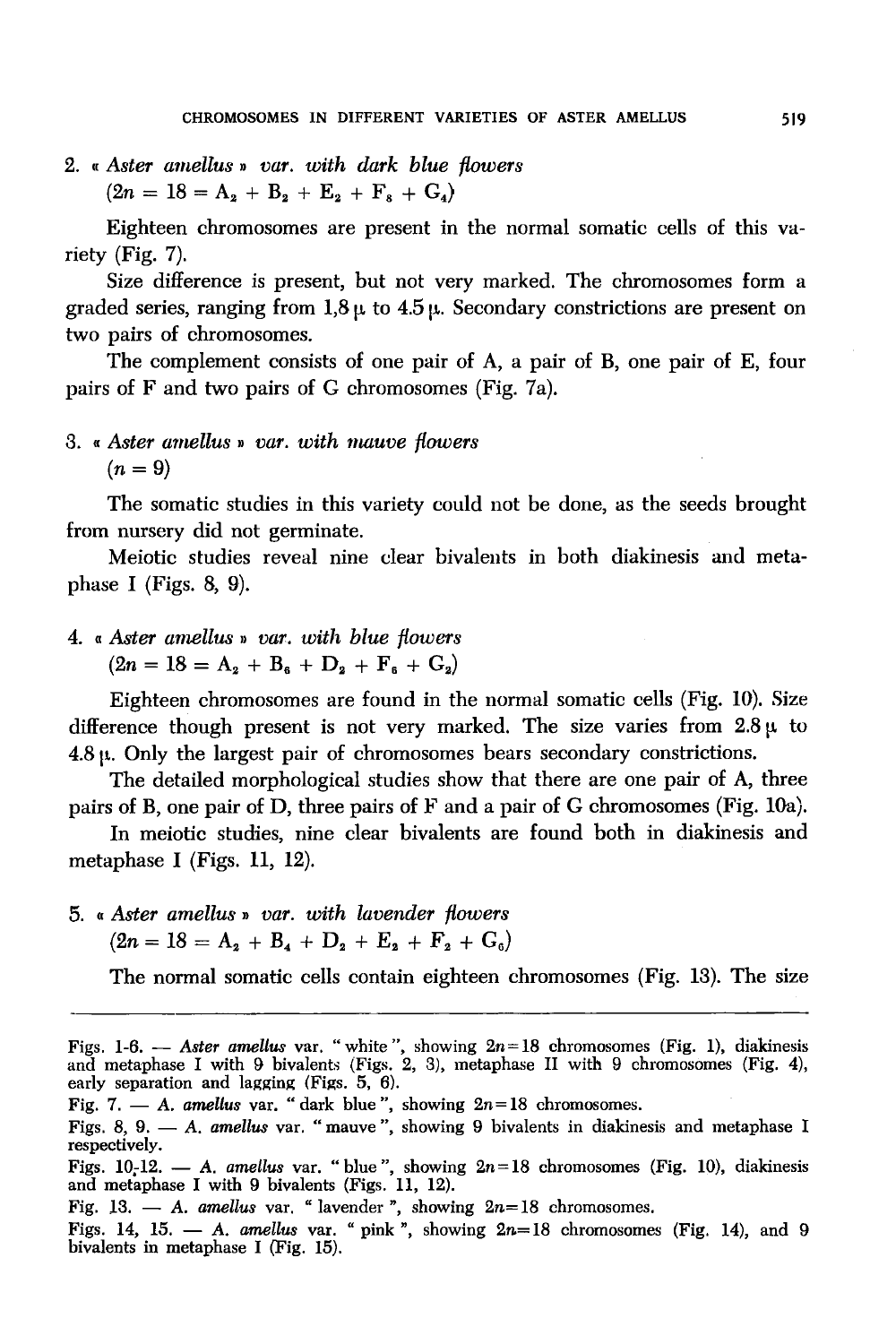of the chromosomes varies from  $2.0 \mu$  to  $4.3 \mu$ . Two pairs of chromosomes are characterized by secondary constrictions.

The complement consists of a pair of A, two pairs of B, a pair of D, a pair of E, one pair of F and three pairs of G chromosomes (Fig. 13a).

## 6. " *Aster amellus" var. with pink flowers*   $(2n = 18 = A_2 + B_{11} + C_2)$

The normal somatic cells show  $2n = 18$  chromosomes (Fig. 14). The chromosomes of this variety are in general larger than those of the others. The size ranges from  $4.0 \mu$  to  $5.3 \mu$ . The chromosomes form a uniformly graded series.

The karyotype includes one pair of A, seven pairs of B and one pair of C chromosomes. The C-type chromosomes observed here are not present in any other variety during the present report (Fig. 14a).

In meiosis nine clear bivalents are found in metaphase I (Fig. 15).

#### DISCUSSION

# Importance of polyploidy and aneuploidy in the evolution of the species of *"Aster"·*

In the introductory part it has been pointed out that in the genus *Aster,*  species having multiples of three different chromosome numbers, viz. five, eight and nine, have been reported. It is clear therefore that aneuploidy has been effective at least in delimiting to certain extent the species of the genus *Aster.*  Inspite of the fact that a number of aneuploid biotypes have been reported in several species, there is a distinct line of demarcation between species representing multiples of the three chromosome numbers. For example, in *A. frikartii*   $(2n = 54)$  individuals have been found with  $2n = 52$  chromosomes (ANNEN 1945). But in none of the individuals either the multiples of eight or of five has been observed. This fact clearly indicates that though aneuploidy is in existence even at an intra-specific level, the demarcation between the three broad aneuploid series is rigid.

In addition to aneuploidy, significance of polyploidy in evolution can not at all be ignored. Clear polyploid species with  $2n = 54$  chromosomes, etc. has been observed. However, as a large number of species have been found with the same polyploid chromosome number, the importance of this process in evolution is not very significant. But even then their minor role too, can not be totally set aside, as the very fact that the species exist with polyploid number along with diploid ones is an evidence of its association with evolution.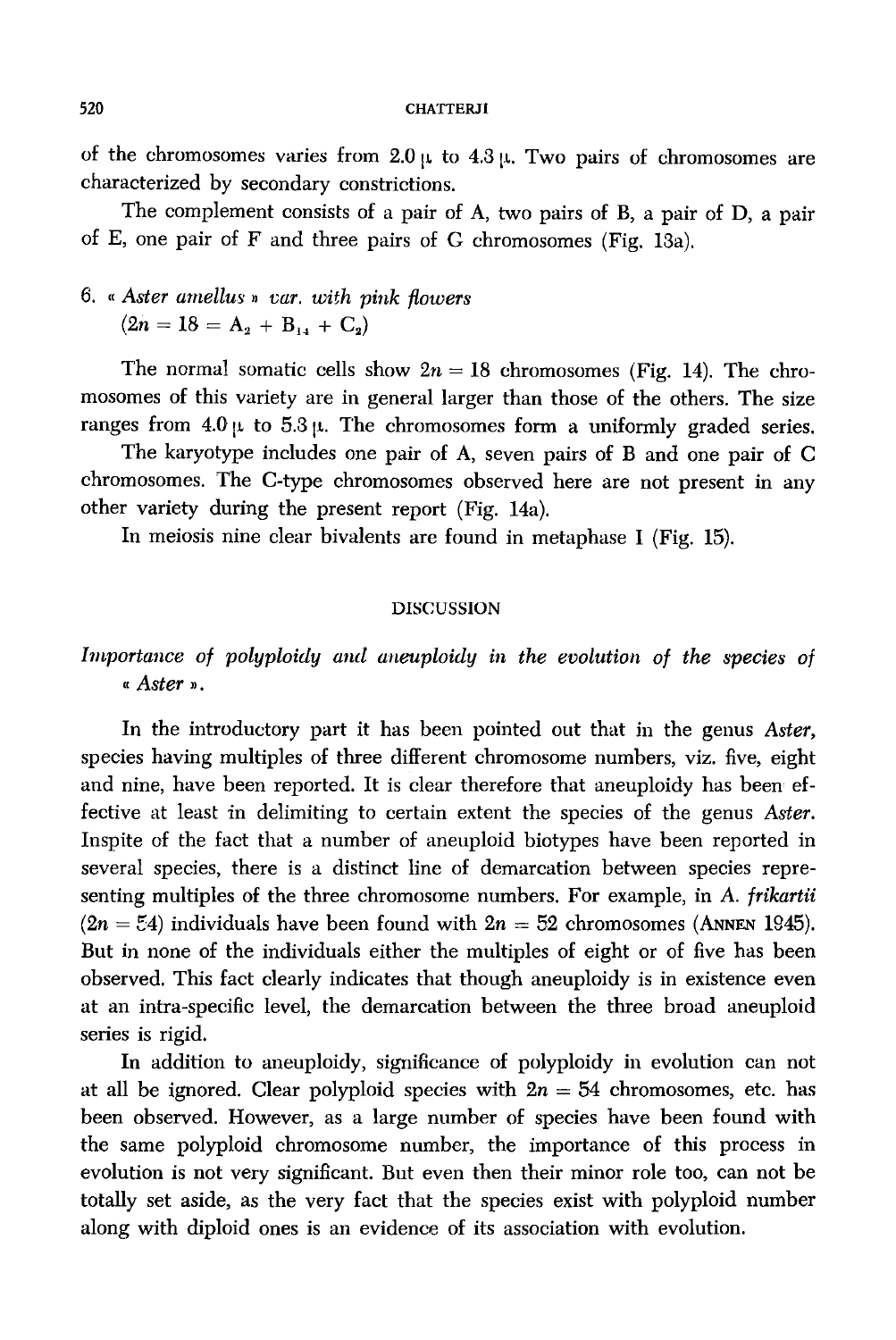The role of structural alteration of chromosomes in speciation.

The predominant factor controlling the process of speciation in Aster seems to be the structural alterations of chromosomes. Inspite of the existence of polyploidy and aneuploidy a large number of species show a common chromo-



Fig. 16. — Idiograms of the different varieties of Aster amellus L. - 1a. var. "white"; 7a. var. "dark blue"; 10a. var. "blue"; 13a. var. "lavender"; 14a. var. "pink". Fig. 17 (On the right). — Histogram showing the chromatin length in the haploid complement of the different varieties of Aster amellus L.

some number. Their affinities with each other in having karyotype similarity in gross morphology are undeniable. But a study of the idiogram shows that in A. amellus alone, out of the six varieties studied so far, at least three can be identified on the basis of their karyotype (vide Idiogram in Fig. 16). In the varieties, blue and white the chromosomes could not be distinguished from each other, and both are found to possess one pair of long chromosomes with more than one constriction. Presence of this pair is universal for all species of Aster so far studied (HUZIWARA 1957). In the variety pink, in addition to this A pair of chromosomes with slight modification, another chromosome type is present, i.e. C-type, in which two constrictions are present at two ends of the chromosome. The lavender and dark blue varieties, however, show identical chromosome morphology with two pairs of chromosomes, one long and one short, with more than one constrictions. The presence of at least three distin-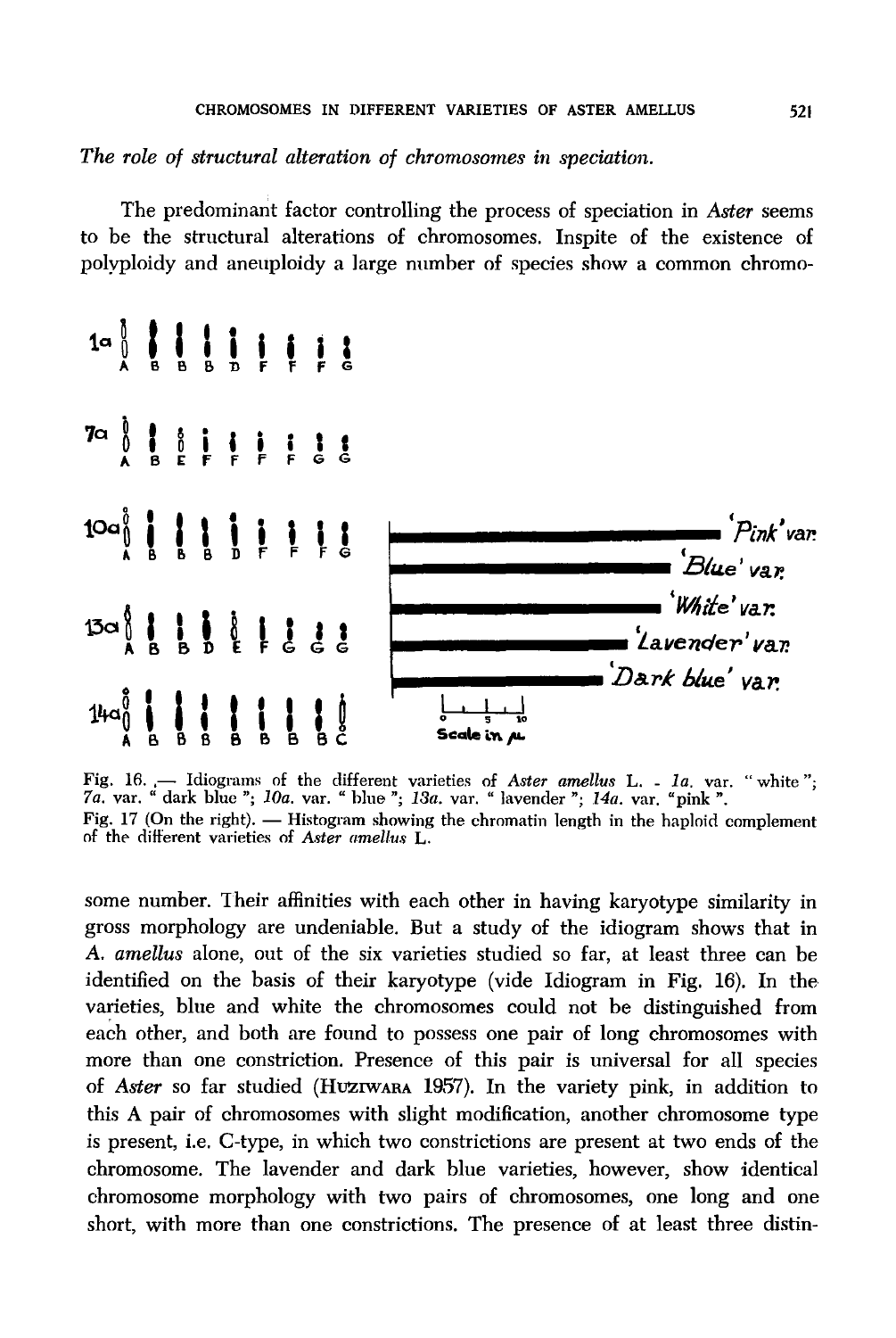#### 522 CHATTERJI

guishable karyotype within the five varieties of A. *amellus* shows the great extent to which the karyotype alteration has affected the origin of new forms in this genus. In cases where two varieties look identical in chromosome morphology, the importance of minute imperceptible genic changes in evolution becomes obvious.



 $\begin{array}{ccc}\n0 & 1 \\
0 & \text{Fig. 18.} - \text{Common chromosome types in different}\n\end{array}$ E vars. *Aster amellus* L.

| <b>Varieties</b>            | 2n | No. of chro-<br>mosomes with<br>sec. constric-<br>tions | Total amount<br>of chromatin<br>length in ha-<br>ploid comple-<br>ment | Difference in the<br>types of chromoso-<br>mes |
|-----------------------------|----|---------------------------------------------------------|------------------------------------------------------------------------|------------------------------------------------|
| A. amellus                  | 18 | $\mathbf 2$                                             |                                                                        | 37.5 u $A_2 + B_6 + D_2 + F_6 + G_2$           |
| var. white                  |    |                                                         |                                                                        |                                                |
| A amellus<br>var. dark blue | 18 | 4                                                       |                                                                        | 29.0 $\mu$ $A_2 + B_2 + E_2 + F_3 + G_4$       |
| A amellus<br>var. blue      | 18 | $\mathbf{2}$                                            |                                                                        | 39.0 $\mu$ $A_2 + B_6 + D_2 + F_6 + G_2$       |
| A. amellus<br>var. lavender | 18 | 4                                                       | 32.4 u                                                                 | $A_2 + B_4 + D_2 + E_3 + F_2 + G_6$            |
| A. amellus<br>var, pink     | 18 | 4                                                       |                                                                        | 45.5 u $A_2 + B_1 + C_2$                       |
|                             |    |                                                         |                                                                        |                                                |

TABLE I *Chromosome analysis in* « *Aster amellus* » *L.* 

## *Meiotic behaviour and its significance.*

Out of the six varieties investigated, meiotic analysis could be performed in four of them. Regular formation of nine bivalents is characteristic for all the varieties. Apparently this seems striking as structural alteration has been visualized to have affected their evolution, which in turn brings about irregularities in chromosome behaviour. But this regular behaviour can easily be explained on the basis of homozygosity for changes attained by these varieties. Such preservation of homozygosity is quite expected in view of the wide cultivation of *Aster amellus,* whereby by judicial selection heterozygous forms have been elimi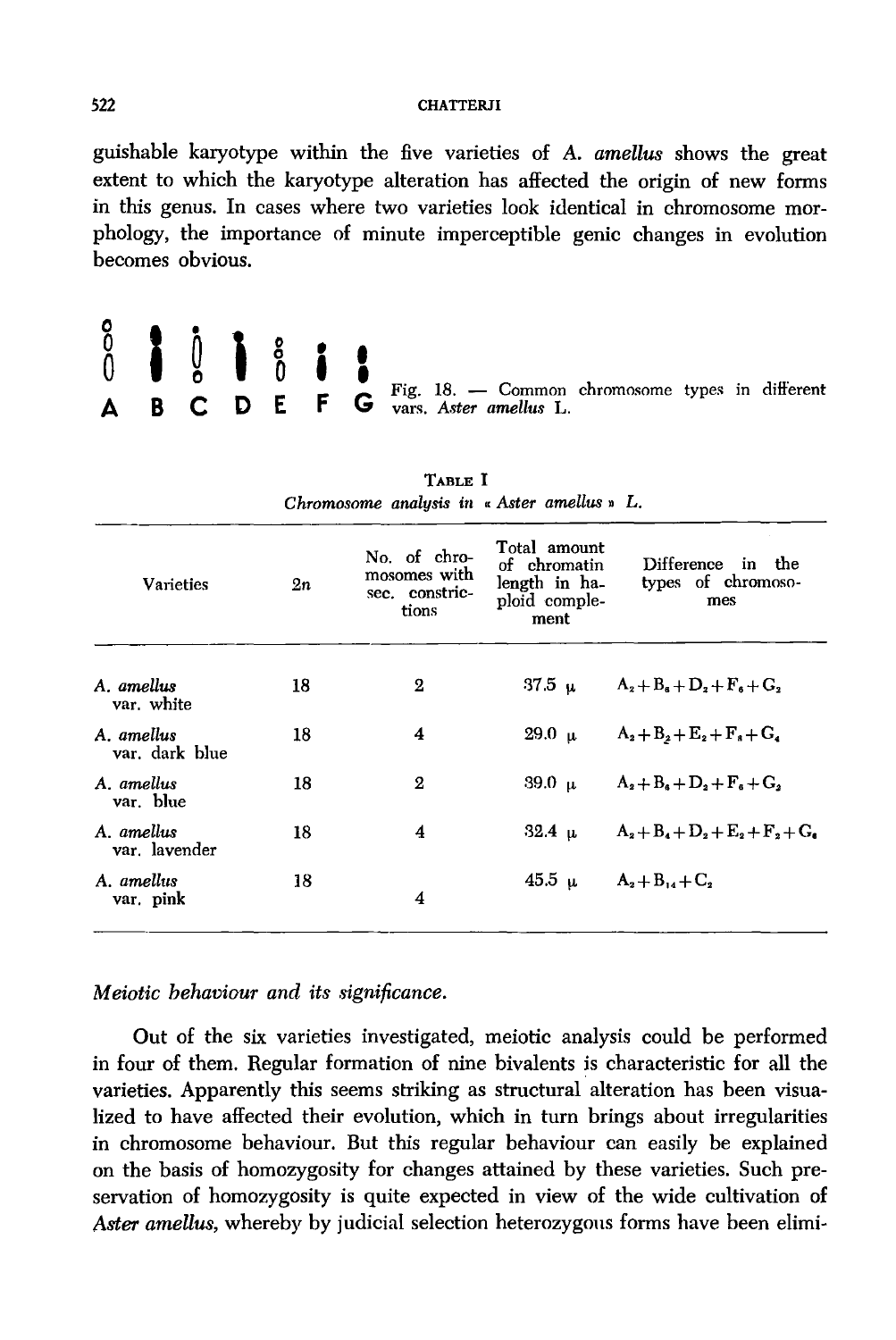nated. Crossing between different varieties may lead to significant chromosome behaviour in meiosis, making possible the identification of chromosome ends which had undergone segmental interchanges.

#### ACKNOWLEDGEMENTS

The author wishes to acknowledge the valuable guidance rendered by his teacher, Dr. A. K. SHARMA, Reader in Botany, Calcutta University, during the present investigation.

#### REFERENCES

ANNEN E., 1945 - Ber. Schweiz. Bot. Ges., 55: 81.

- Bose S., 1956. *Aberrations in the nucleolar chromosome of inbred rye.* Hereditas, 42: 263-292.
- BHADURI P. N. and GHOSH P. N., 1954. *Chromosomal biotypes in emmer wheat*. Nature, **174:** 934.
- CLAUSEN J. *et al.,* 1940. Carneg. Instn. Wash., Publ., **520.**
- DARLINGTON C. D. and WYLIE A. P., 1955. *Chromosome atlas of flowering plants*. George Allen & Unwin Ltd., London.
- HUZIWARA Y., 1957. *Karyotype analysis in some genera of Compositae.* II. *Karyotype of Japanese Aster species.* Cytologia, 22: 96-112.
- SHARMA A. K., 1956. *Chromosome studies in some Indian barley. 1.* Proc. Nat. Inst. Sc. of Ind., 22: 246-249.
- SHARMA A. K. and SARKAR S., 1955. A new technique for the study of chromosomes of *Palms.* Nature, **176:** 261.
- SHARMA A. K. and SHARMA A., 1959. *Chromosomal alterations in relation to speciation*. Bot. Rev., 25: 514-544.

#### SUMMARY

Detailed cytological study has been performed on six different horticultural varieties of *Aster amellus, L. All the individuals have been found to contain*  $2n = 18$  *chromosomes.* 

Karyotype analysis has been done in five varieties, while in one variety, « mauve », the number has been determined from the meiotic count only. On the basis of the minute karyo.. logical differences between the different varieties, the role of structural alterations of chromosomes in the origin of the different garden forms has been suggested.

From the present and the previous records, the importance of aneuploidy in the evolution of the different species of *Aster* has also been emphasized.

Meiosis has been studied in four varieties. Regular bivalent formation has been noted in all of them, inspite of the occurrence of structurally altered chromosomes. It has been explained by the fact that these varieties have attained homozygosity for changes during cultivation with the possible elimination of heterozygous forms.

#### RIASSUNTO

Sono state esaminate citologicamente sei differenti varietà coltivate di Aster amellus L. :E risultato che tutti gli individui erano caratterizzati da *2n=* 18.

Su cinque varietà è stata fatta anche l'analisi del cariotipo, mentre in una varietà,